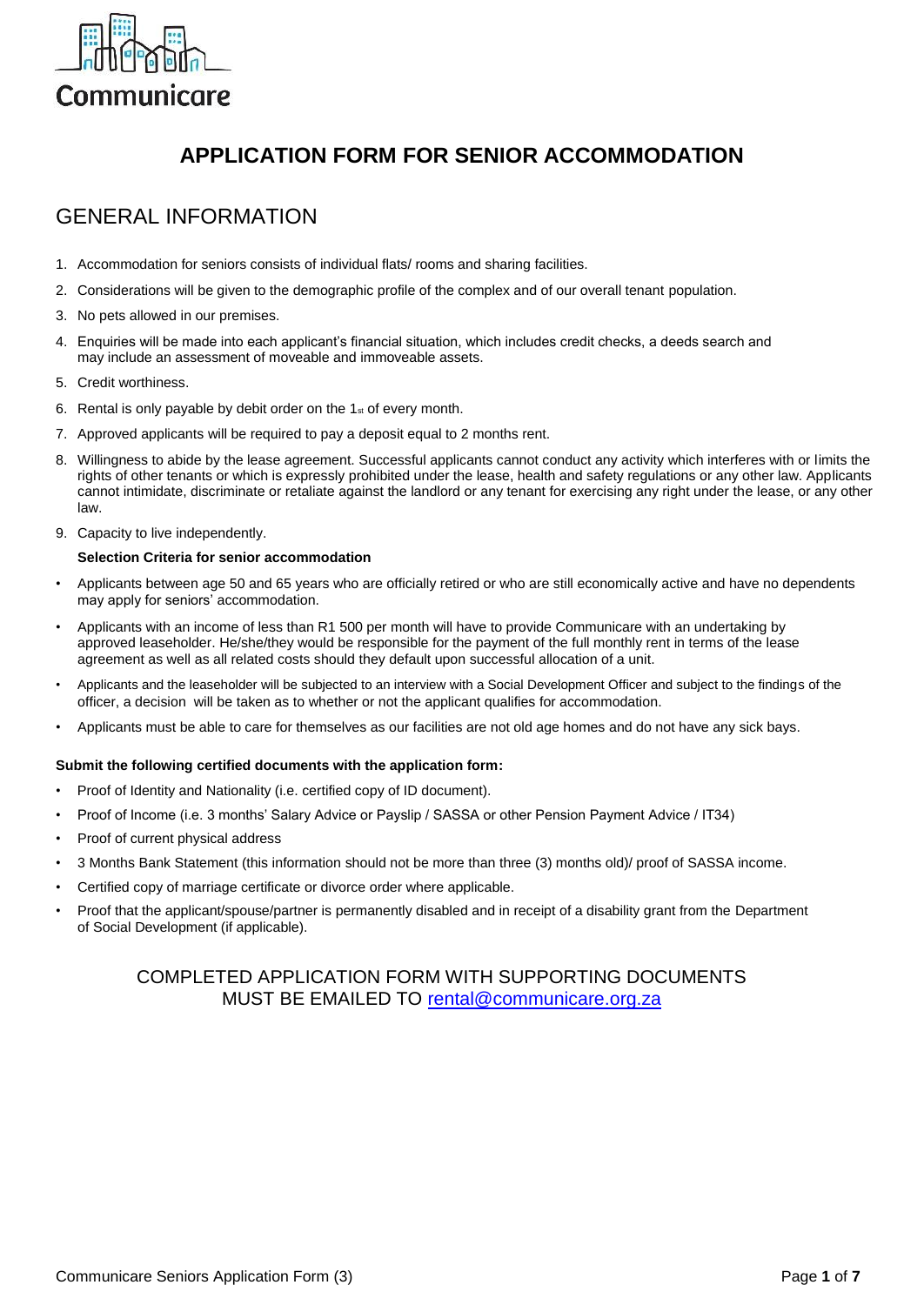

#### **APPLICANT FORM**

| Building Name of Accommodation applying for: ___________________________________                                                                                                                                               |                                                                                                                                                                                                                                                                                                                                                    |
|--------------------------------------------------------------------------------------------------------------------------------------------------------------------------------------------------------------------------------|----------------------------------------------------------------------------------------------------------------------------------------------------------------------------------------------------------------------------------------------------------------------------------------------------------------------------------------------------|
|                                                                                                                                                                                                                                | Monthly rental R<br><u>Monthly</u> rental R                                                                                                                                                                                                                                                                                                        |
| Parking required : YES<br>NO                                                                                                                                                                                                   | *Due to limited parking in our buildings, kindly confirm the availability of parking with the leasing department.                                                                                                                                                                                                                                  |
|                                                                                                                                                                                                                                |                                                                                                                                                                                                                                                                                                                                                    |
|                                                                                                                                                                                                                                | <u> 2012 - 2013 - 2014 - 2014 - 2014 - 2014 - 2014 - 2014 - 2014 - 2014 - 2014 - 2014 - 2014 - 2014 - 20</u>                                                                                                                                                                                                                                       |
| Title Mr / Mrs / Miss / Dr / etc :<br><u> Alexandria (m. 1858)</u>                                                                                                                                                             |                                                                                                                                                                                                                                                                                                                                                    |
| FULL NAME of applicant : the contract of the contract of the contract of the contract of the contract of the contract of the contract of the contract of the contract of the contract of the contract of the contract of the c |                                                                                                                                                                                                                                                                                                                                                    |
|                                                                                                                                                                                                                                |                                                                                                                                                                                                                                                                                                                                                    |
|                                                                                                                                                                                                                                |                                                                                                                                                                                                                                                                                                                                                    |
|                                                                                                                                                                                                                                |                                                                                                                                                                                                                                                                                                                                                    |
|                                                                                                                                                                                                                                |                                                                                                                                                                                                                                                                                                                                                    |
|                                                                                                                                                                                                                                | المتراكب المراكب المراكب المراكب المراكب المراكب المراكب المراكب المراكب المراكب المراكب المراكب المراكب المراكب<br>How long living/leasing/owning the above address: Manual Community of the state of the state of the state of the state of the state of the state of the state of the state of the state of the state of the state of the state |
| Landlord/Agent/Family: Note and the contract of the contract of the contract of the contract of the contract of                                                                                                                |                                                                                                                                                                                                                                                                                                                                                    |
|                                                                                                                                                                                                                                |                                                                                                                                                                                                                                                                                                                                                    |
| Present Employer (Company):                                                                                                                                                                                                    |                                                                                                                                                                                                                                                                                                                                                    |
|                                                                                                                                                                                                                                |                                                                                                                                                                                                                                                                                                                                                    |
|                                                                                                                                                                                                                                |                                                                                                                                                                                                                                                                                                                                                    |
|                                                                                                                                                                                                                                |                                                                                                                                                                                                                                                                                                                                                    |
| Period working: version of the contract of the contract of the contract of the contract of the contract of the                                                                                                                 |                                                                                                                                                                                                                                                                                                                                                    |
|                                                                                                                                                                                                                                |                                                                                                                                                                                                                                                                                                                                                    |
| Monthly income Gross (before deductions): R                                                                                                                                                                                    |                                                                                                                                                                                                                                                                                                                                                    |
|                                                                                                                                                                                                                                |                                                                                                                                                                                                                                                                                                                                                    |
|                                                                                                                                                                                                                                |                                                                                                                                                                                                                                                                                                                                                    |
| Present Employer (Company) : Network and the set of the set of the set of the set of the set of the set of the                                                                                                                 |                                                                                                                                                                                                                                                                                                                                                    |
|                                                                                                                                                                                                                                |                                                                                                                                                                                                                                                                                                                                                    |
|                                                                                                                                                                                                                                |                                                                                                                                                                                                                                                                                                                                                    |
|                                                                                                                                                                                                                                |                                                                                                                                                                                                                                                                                                                                                    |
|                                                                                                                                                                                                                                |                                                                                                                                                                                                                                                                                                                                                    |
|                                                                                                                                                                                                                                |                                                                                                                                                                                                                                                                                                                                                    |
|                                                                                                                                                                                                                                | Monthly income Gross (before deductions): R Net (after): R Net (after) : R Net (after) : R Net (after) : R Net (after) : R Net (after) : R Net (after) : R Net (after) : R Net (after) : R Net (after) : R Net (after) : R Net                                                                                                                     |
|                                                                                                                                                                                                                                |                                                                                                                                                                                                                                                                                                                                                    |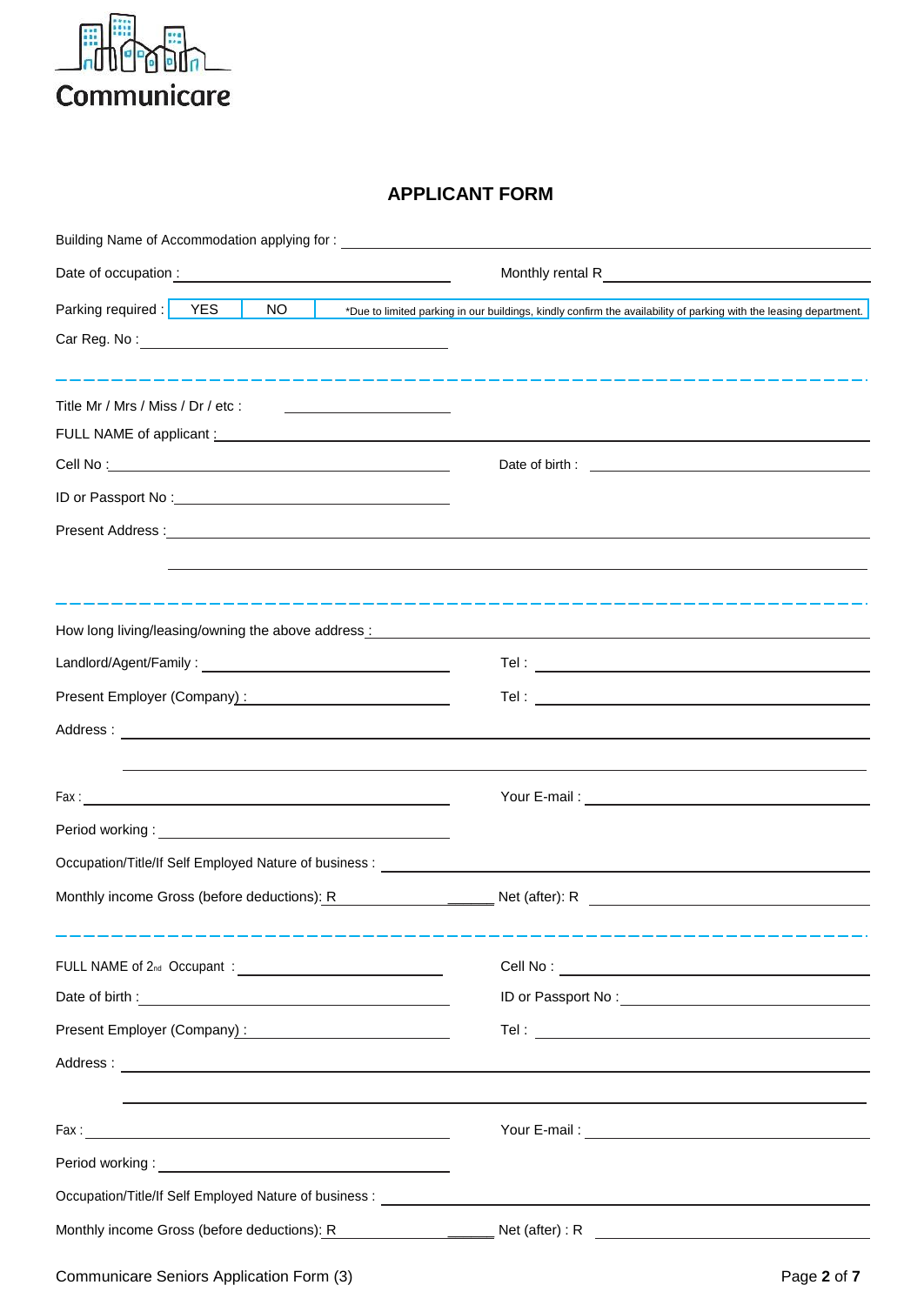

### DECLARATION AND CONSENT:

In this declaration, the singular "I" and "my" should be read to include the plural "we" and "our""

I understand that the provision of the accompanying advertisement are part of the conditions of application and I have read them. I declare that all information provided is true and correct to the best of my knowledge. I understand that any misrepresentation made in this application or in additional information I may supply to Communicare may render me ineligible for Communicare accommodation.

I authorize Communicare to undertake any enquiries necessary to arrive at a decision concerning my application for accommodation and to conduct such enquiries from time to time during tenancy. These would include, but are not limit to enquiry into my personal information and credit record(s) with any credit reference agency. I further consent to the company carrying out identity and fraud prevention checks and sharing information relating to this application through fraud prevention agencies.

I understand and accept the terms and conditions of this application. I also understand that Communicare is unable to guarantee accommodation to applicants.

I understand that either withholding or giving false information will disqualify my application.

| Initial and Surname | Date and the contract of the contract of the contract of the contract of the contract of the contract of the contract of the contract of the contract of the contract of the contract of the contract of the contract of the c | Signature: |
|---------------------|--------------------------------------------------------------------------------------------------------------------------------------------------------------------------------------------------------------------------------|------------|
|                     |                                                                                                                                                                                                                                |            |
|                     |                                                                                                                                                                                                                                |            |
| Initial and Surname | Date                                                                                                                                                                                                                           | Signature: |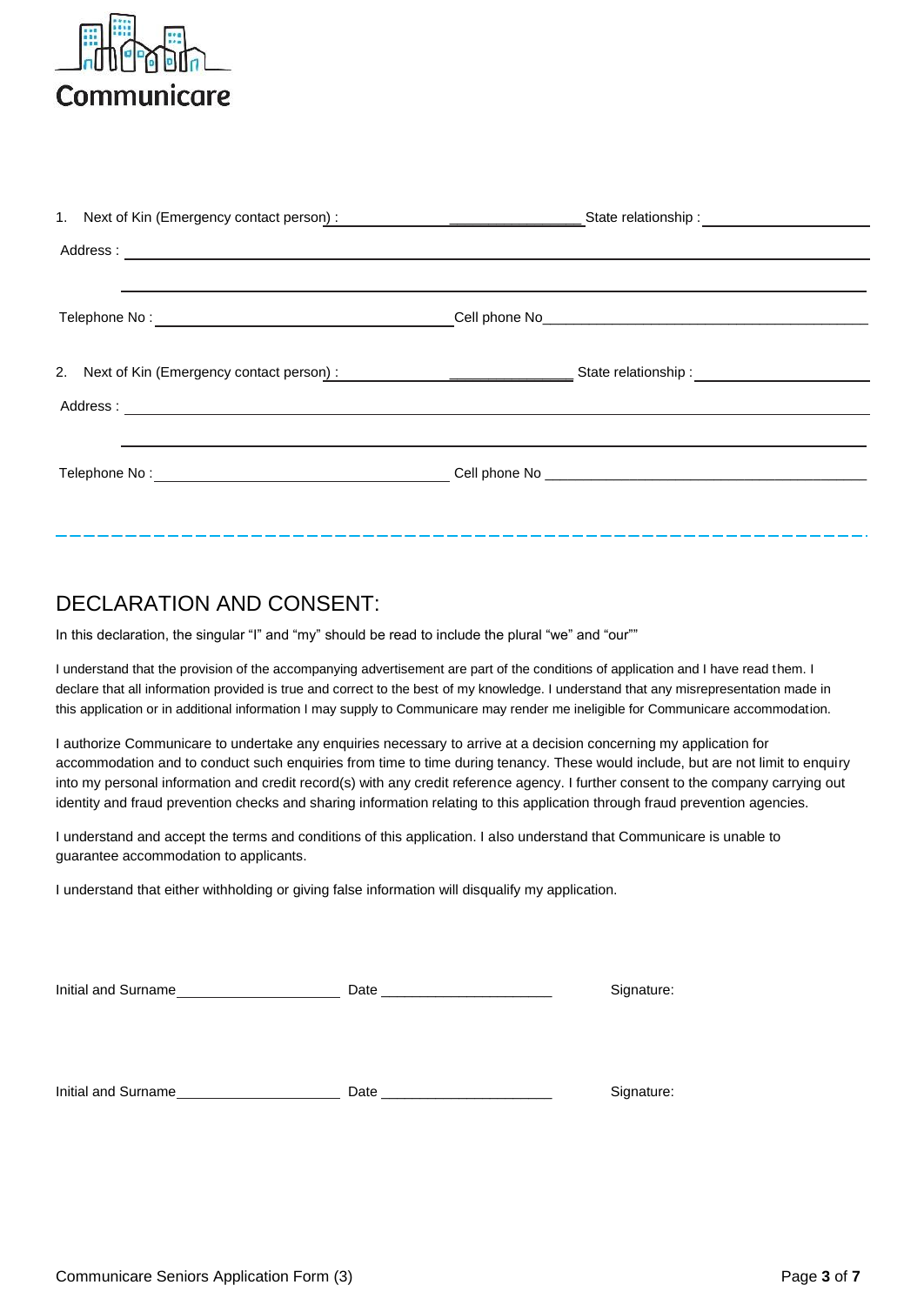

### **LEASEHOLDER APPLICATION FORM**

| Mr / Mrs / Miss / Dr / etc :<br><u> Alexandria (Carlo Carlo Carlo Carlo Carlo Carlo Carlo Carlo Carlo Carlo Carlo Carlo Carlo Carlo Carlo Carlo Ca</u>                                                                        |                                                                                                                                                                                                                                      |  |  |
|-------------------------------------------------------------------------------------------------------------------------------------------------------------------------------------------------------------------------------|--------------------------------------------------------------------------------------------------------------------------------------------------------------------------------------------------------------------------------------|--|--|
|                                                                                                                                                                                                                               |                                                                                                                                                                                                                                      |  |  |
|                                                                                                                                                                                                                               |                                                                                                                                                                                                                                      |  |  |
|                                                                                                                                                                                                                               |                                                                                                                                                                                                                                      |  |  |
|                                                                                                                                                                                                                               |                                                                                                                                                                                                                                      |  |  |
|                                                                                                                                                                                                                               |                                                                                                                                                                                                                                      |  |  |
|                                                                                                                                                                                                                               |                                                                                                                                                                                                                                      |  |  |
|                                                                                                                                                                                                                               |                                                                                                                                                                                                                                      |  |  |
|                                                                                                                                                                                                                               |                                                                                                                                                                                                                                      |  |  |
|                                                                                                                                                                                                                               |                                                                                                                                                                                                                                      |  |  |
|                                                                                                                                                                                                                               |                                                                                                                                                                                                                                      |  |  |
|                                                                                                                                                                                                                               |                                                                                                                                                                                                                                      |  |  |
|                                                                                                                                                                                                                               |                                                                                                                                                                                                                                      |  |  |
|                                                                                                                                                                                                                               |                                                                                                                                                                                                                                      |  |  |
| Occupation/Title/If Self Employed Nature of business: ___________________________                                                                                                                                             |                                                                                                                                                                                                                                      |  |  |
| Monthly income Gross (before deductions): R                                                                                                                                                                                   |                                                                                                                                                                                                                                      |  |  |
|                                                                                                                                                                                                                               |                                                                                                                                                                                                                                      |  |  |
|                                                                                                                                                                                                                               |                                                                                                                                                                                                                                      |  |  |
| Present Employer (Company): 2009 2010 2020 2021                                                                                                                                                                               |                                                                                                                                                                                                                                      |  |  |
| Address:                                                                                                                                                                                                                      |                                                                                                                                                                                                                                      |  |  |
|                                                                                                                                                                                                                               | ,我们也不能在这里的时候,我们也不能在这里的时候,我们也不能会在这里的时候,我们也不能会在这里的时候,我们也不能会在这里的时候,我们也不能会在这里的时候,我们也                                                                                                                                                     |  |  |
|                                                                                                                                                                                                                               | <b>The Second Second Second Second Second Second Second Second Second Second Second Second Second Second Second Second Second Second Second Second Second Second Second Second Second Second Second Second Second Second Second </b> |  |  |
|                                                                                                                                                                                                                               |                                                                                                                                                                                                                                      |  |  |
| Occupation/Title/If Self Employed Nature of business: Nature 2012 19:30 AM AND THE SERVICE OF STRAIN AND THE SCREEN OF STRAIN AND THE SERVICE OF STRAIN AND THE STRAIN AND THE STRAIN OF STRAIN AND THE STRAIN AND THE STRAIN |                                                                                                                                                                                                                                      |  |  |
|                                                                                                                                                                                                                               | Monthly income Gross (before deductions): R Net (after): R Net (after): R Net (after): R Net (after): R Net (after): R Net (after): R Net (after): R Net (after): R Net (after): R Net (after): R Net (after): R Net (after):        |  |  |
|                                                                                                                                                                                                                               |                                                                                                                                                                                                                                      |  |  |
| Submit the following certified documents with the leaseholder form:                                                                                                                                                           |                                                                                                                                                                                                                                      |  |  |
| Proof of Identity and Nationality (i.e. certified copy of ID document).<br>٠                                                                                                                                                  |                                                                                                                                                                                                                                      |  |  |
| Proof of Income (i.e. 3 months Salary Advice or Payslip / SASSA or other Pension Payment Advice / IT34)<br>٠                                                                                                                  |                                                                                                                                                                                                                                      |  |  |
| Proof of current physical address<br>٠                                                                                                                                                                                        |                                                                                                                                                                                                                                      |  |  |
| 3 Months Bank Statement (this information should not be more than three (3) months old.<br>٠                                                                                                                                  |                                                                                                                                                                                                                                      |  |  |
| Certified copy of marriage certificate or divorce order where applicable.<br>٠                                                                                                                                                |                                                                                                                                                                                                                                      |  |  |

- Proof of residential address ( e.g. utility bill/ existing lease agreement).
- If self-employed six months bank statement.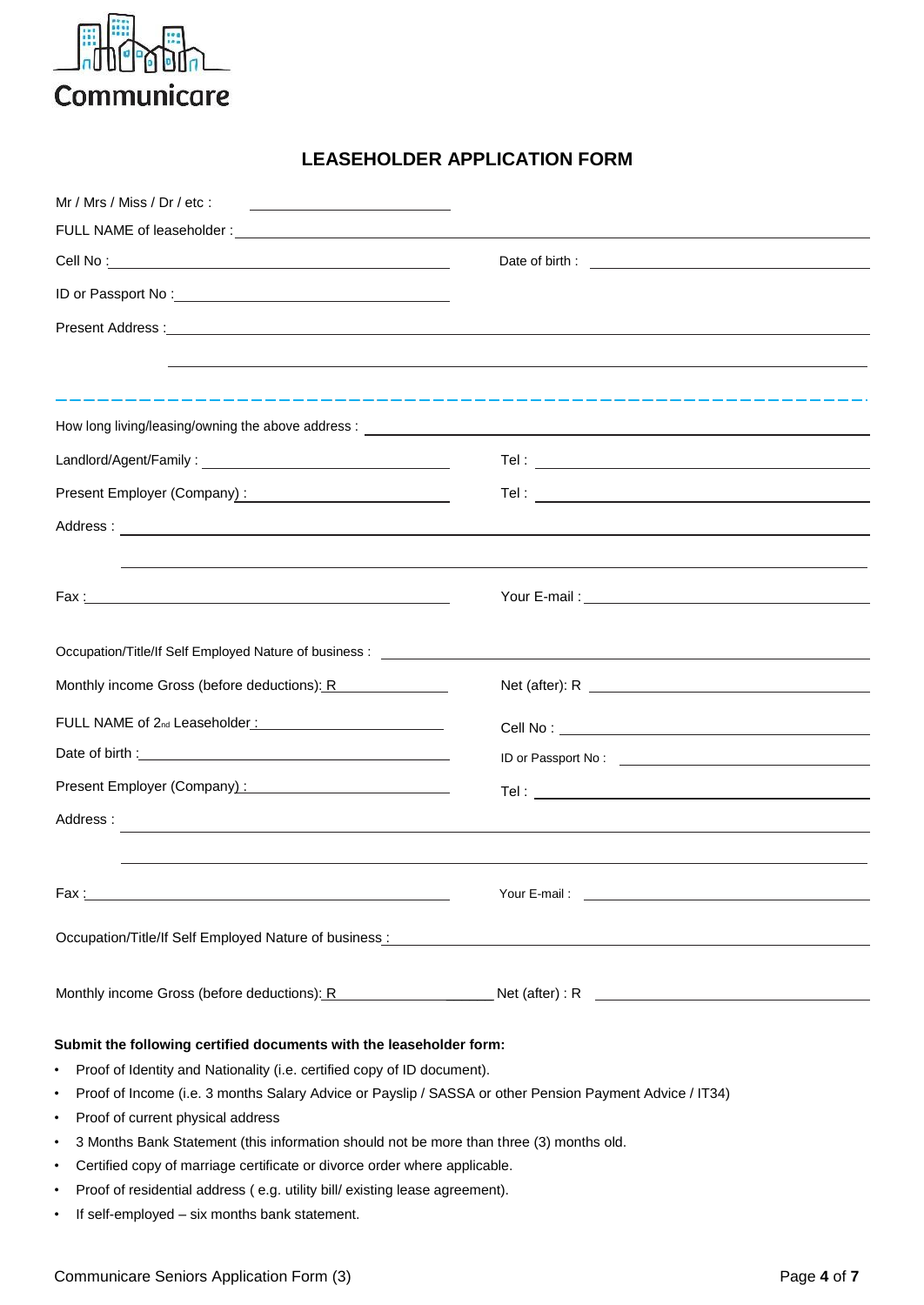

## LEASEHOLDER FORM: DECLARATION AND CONSENT:

In this declaration, the singular "I" and "my" should be read to include the plural "we" and "our""

I understand that the provision of the accompanying advertisement are part of the conditions of application and I have read them. I declare that all information provided is true and correct to the best of my knowledge. I understand that any misrepresentation made in this application or in additional information I may supply to Communicare may render me ineligible for Communicare accommodation.

I authorize Communicare to undertake any enquiries necessary to arrive at a decision concerning my application for accommodation and to conduct such enquiries from time to time during tenancy. These would include, but are not limit to enquiry into my personal information and credit record(s) with any credit reference agency. I further consent to the company carrying out identity and fraud prevention checks and sharing information relating to this application through fraud prevention agencies.

I understand and accept the terms and conditions of this application. I also understand that Communicare is unable to guarantee accommodation to applicant/s.

I understand that either withholding or giving false information will disqualify my application.

Should this application be successful and the applicant is accepted to our senior accommodation (which I/we understand and accept is not a guarantee):

- I/We accept and understand that as leaseholder I/we will be subjected to an interview with a Social Development Officer and subject to the findings of the officer, a decision will be taken as to whether or not the applicant qualifies for accommodation
- I/We accept that the responsibility for paying the monthly rental rest with me/us and hereby undertake to settle the rental in full every month not excluding the yearly increment
- I/We understand and accept that we are liable to pay monthly rental and Communicare may enforce payment of such rental in terms of Rental Act. Should Communicare enforce payment of such rental of any outstanding rental and need to take legal action to recover these arrears, I/we hereby undertake to pay all legal costs incurred by Communicare in this regard ( including but not limited to attorney/collection
- I/We hereby agree to ensure that the applicant/s abide by Communicare lease conditions and house rules which reinforce code of conduct( including but not limited to all amendments to the house rules/ lease agreement that are made time to time)
- I/We accept that Communicare cannot be held liable for any loss or damages to an applicant.
- I/We accept and understand that should the applicant/s cannot live independently, Communicare have solely right to terminate the lease agreement
- I/We accept that I/we shall be liable to Communicare for the cost of repairing any damage to the property.

| Initial and Surname | Date | Signature: |
|---------------------|------|------------|
|                     |      |            |
|                     |      |            |
| Initial and Surname | Date | Signature: |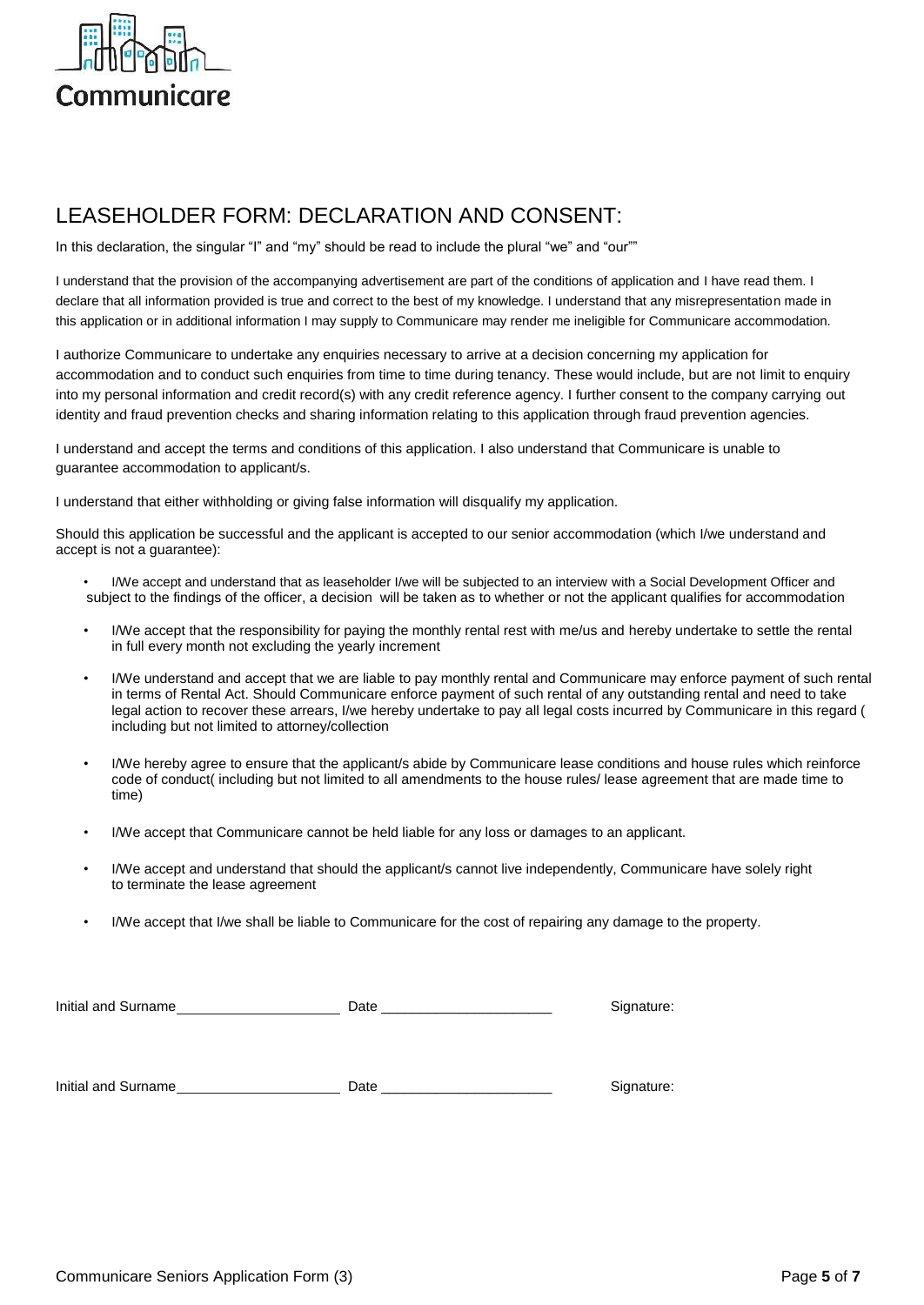

# Communicare

| <b>MONTHLY INCOME AND EXPENDITURE DECLARATION</b>                     |                           |                           |  |
|-----------------------------------------------------------------------|---------------------------|---------------------------|--|
| <b>MONTHLY INCOME DETAILS</b>                                         | 1st APPLICANT/LEASEHOLDER | 2 <sup>nd</sup> APPLICANT |  |
| Gross income (before deductions)                                      | $\mathsf{R}$              | $\mathsf{R}$              |  |
| Allowances                                                            | R                         | R                         |  |
| Fringe benefits (subsidies,<br>discounts, etc.)                       | R                         | $\mathsf{R}$              |  |
| Other regular income from<br>employer (specify)                       | R                         | $\mathsf{R}$              |  |
|                                                                       | $\mathsf{R}$              | $\mathsf{R}$              |  |
|                                                                       | $\mathsf{R}$              | $\mathsf{R}$              |  |
| <b>Total gross income</b>                                             | R                         | R                         |  |
| Less Deductions: PAYE/TAX/SARS                                        | $\mathsf{R}$              | $\mathsf{R}$              |  |
| Less Deductions:<br>Pension/Provident fund                            | $\mathsf{R}$              | R                         |  |
| <b>Less Deductions: UIF</b>                                           | $\mathsf{R}$              | $\mathsf{R}$              |  |
| Less Deductions: Medical aid                                          | $\mathsf{R}$              | R                         |  |
| Less Deductions: Other                                                | $\mathsf{R}$              | R                         |  |
| <b>Less Deductions: Other</b>                                         | $\mathsf{R}$              | $\mathsf{R}$              |  |
| <b>Total deductions</b>                                               | $\mathsf{R}$              | $\mathsf{R}$              |  |
| <b>Nett income</b>                                                    | $\mathsf{R}$              | $\mathsf{R}$              |  |
| ANY other regular income that you<br>receive such as alimony/support, | $\mathsf{R}$              | $\mathsf{R}$              |  |
| dividends, interest, rent,<br>commission, etc. (please specify)       | $\mathsf{R}$              | $\mathsf{R}$              |  |
| <b>Total nett income:</b>                                             | R                         | R                         |  |